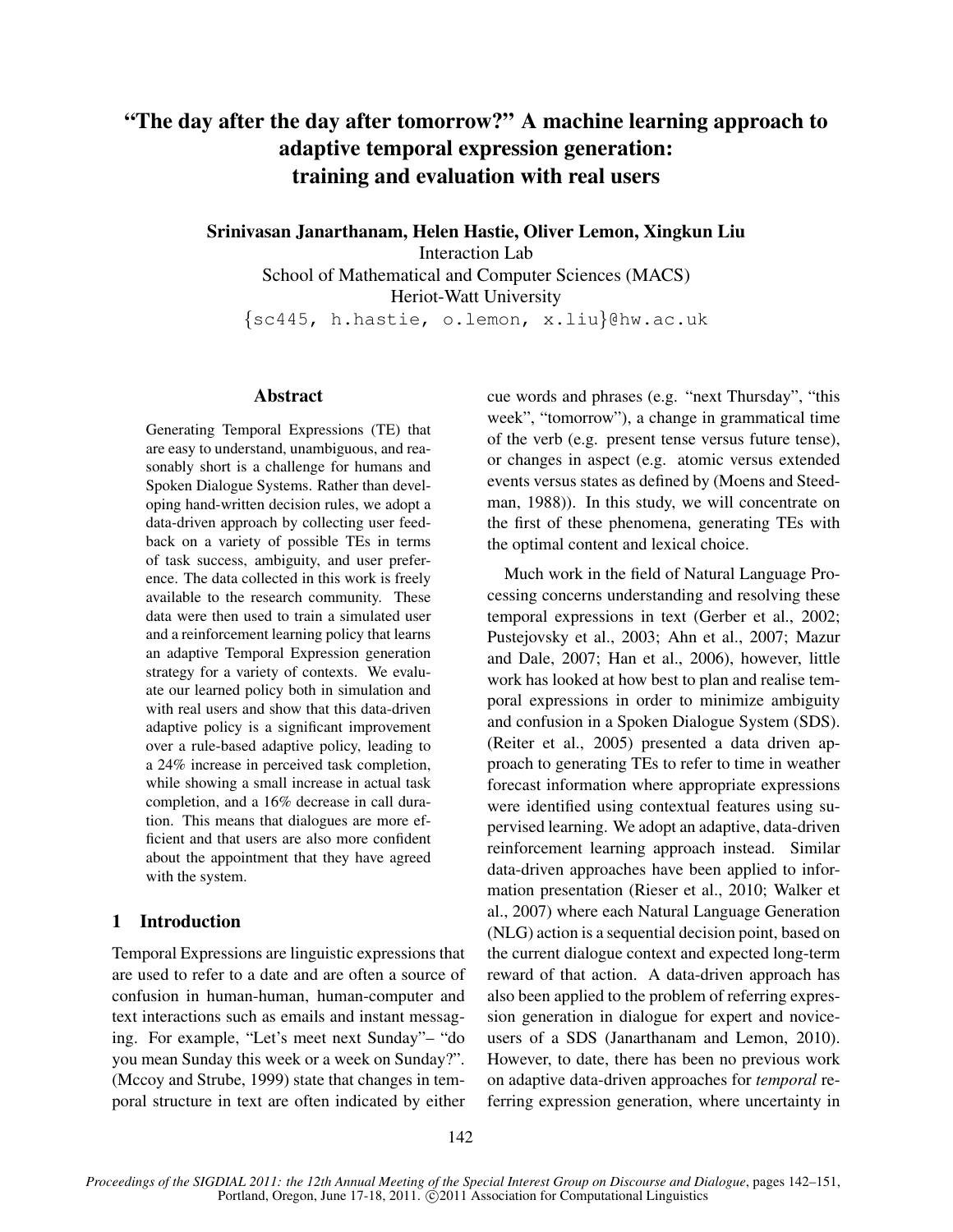the stochastic environment is explicitly modelled.

The data-driven approach to temporal expression generation presented here is in the context of appointment scheduling dialogues. The fact that there are multiple ways that a time slot can be referred to leads to an interesting NLG problem of how best to realise a TE for a particular individual in a particular context for certain domains. For example, the following expressions all vary in terms of length, ambiguity, redundant information and users' preference: "next Friday afternoon" or "Friday next week at the same time", or "in the afternoon, a week on Friday".

Temporal Expressions contain two types of references: absolute references such as "Tuesday" and "12th January", and relative references such as "tomorrow" and "this Tuesday". Generating TEs therefore, involves both in selecting appropriate pieces of information (date, day, time, month, and week) to present and deciding how to present them (absolute or relative reference).

Our objective here is to convey a target appointment slot to users using an expression that is optimal in terms of the trade-off between understandability, length and user preference.

#### 2 Methodology

We address the issue of generating TEs by adopting a data-driven approach that has four stages. Firstly, we define Temporal Expression Units (TEU) as described in Section 2.1. Secondly, we design and implement a web-based data collection, gathering metrics on the TEUs in various contexts for a variety of date types (Section 3). Thirdly, we train a user simulation and use it to learn a policy using reinforcement learning techniques that generates the optimal combination of TEUs for each context (Section 4). Finally, we deploy and evaluate this policy in a Spoken Dialogue System for appointment scheduling and show that our learned policy performs better than a hand-written, adaptive one (results presented in Section 5).

# 2.1 Temporal Expression Units

For this study, TEs are broken down into 5 categories or units (TEUs) presented in a fixed order: DAY, DATE, MONTH, WEEK and TIME. Each of these units can be expressed relative to the current

| TEU          | <b>Choices</b>   |
|--------------|------------------|
| <b>DAY</b>   | abs, rel, rc, nn |
| <b>DATE</b>  | abs, nn          |
| <b>MONTH</b> | abs, nn          |
| <b>WEEK</b>  | abs, rel, nn     |
| <b>TIME</b>  | abs, rc          |

Table 1: TEU choices where abs is absolute, rel is relative, rc is relative to context and nn is none

day and to the current context (i.e. previously mentioned dates). Specifically, there are 3 unit attributes: absolute (e.g. DAY=abs "Tuesday"); relative to current day (e.g. DAY=rel "tomorrow"); and relative to context (e.g. DAY=rc "the following day").

Certain restrictions on possible TEU combinations were imposed, for example, DATE=rc and DAY=rel were combined to be just DAY=rel, and some combinations were omitted on the basis that it is highly unlikely that they would be uttered in natural speech, for example WEEK=rel and MONTH=abs would result in "this week in September". Finally, every TE has to contain a time (am or pm for this application). The possible combinations are summarised in Table 1.

# 3 Data Collection

The data collection experiment was in two parts (Task 1 and Task 2) and was designed using the Webexp experimental software<sup>1</sup>. Webexp is a clientserver set up where a server application hosts the experiment and stores the experimental files, logs and results. The client side runs an applet on the user's web-browser.

In Task 1, participants listened to an audio file containing a TE generated from absolute and relative TEUs (see Figure 1). No relative-context (rc) TEUs were used in Task 1 since the dialogue excerpt presented was in isolation and therefore had no context. Each participant was asked to listen to 10 different audio files in a sequence corresponding to a variety of dates randomly chosen from 8 possible dates. The participant then had to identify the correct appointment slot that the system is referring to. There is scope for the participant to add multiple answers in order to capture potential ambiguity

<sup>1</sup> http://www.webexp.info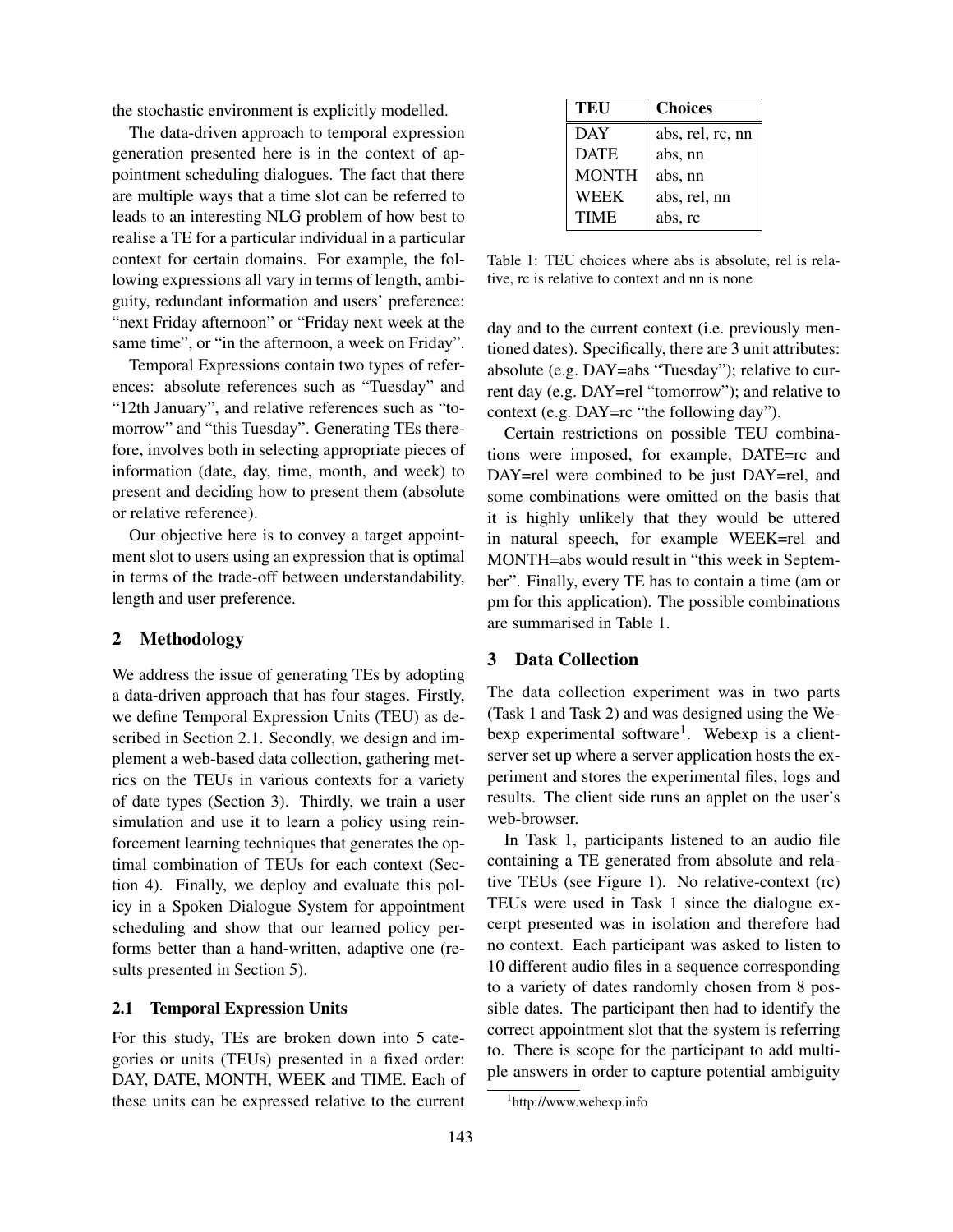#### **Appointment Scheduling Experiment: Task 1**

| You call up British Telecom to book an appointment for an engineer to come round to your house to fix your phone line.<br>Please play the audio which will give you an appointment slot (e.g. Tuesday between 2pm and 4pm).<br>Enter the letter of the slot in the calendar that the audio is referring to. For example, Tuesday 7th September between 2pm and 4pm is Slot C.<br>If it is not clear please enter more than one slot letter. |                                     |                                             |                                    |                          |                                     |                            |  |
|---------------------------------------------------------------------------------------------------------------------------------------------------------------------------------------------------------------------------------------------------------------------------------------------------------------------------------------------------------------------------------------------------------------------------------------------|-------------------------------------|---------------------------------------------|------------------------------------|--------------------------|-------------------------------------|----------------------------|--|
| Today is Monday September 6th in the morning.                                                                                                                                                                                                                                                                                                                                                                                               |                                     |                                             |                                    |                          |                                     |                            |  |
| <b>APPOINTMENT SLOTS: SEPTEMBER</b>                                                                                                                                                                                                                                                                                                                                                                                                         |                                     |                                             |                                    |                          |                                     |                            |  |
|                                                                                                                                                                                                                                                                                                                                                                                                                                             |                                     | <b>Monday</b><br>6th                        | <b>Tuesday</b><br>7th              | Wednesday<br>8th         | <b>Thursday</b><br>9th              | Friday<br>10 <sub>th</sub> |  |
|                                                                                                                                                                                                                                                                                                                                                                                                                                             | AM                                  | <b>NOW</b>                                  | B                                  | D                        | F                                   | H                          |  |
|                                                                                                                                                                                                                                                                                                                                                                                                                                             | PM                                  | A                                           | C                                  | E                        | G                                   |                            |  |
|                                                                                                                                                                                                                                                                                                                                                                                                                                             |                                     | <b>Monday</b><br>13 <sub>th</sub>           | <b>Tuesday</b><br>14 <sub>th</sub> | <b>Wednesday</b><br>15th | <b>Thursday</b><br>16 <sub>th</sub> | Friday<br>17 <sup>th</sup> |  |
|                                                                                                                                                                                                                                                                                                                                                                                                                                             | AM                                  | T.                                          | L                                  | N                        | P.                                  | $\mathsf{R}$               |  |
|                                                                                                                                                                                                                                                                                                                                                                                                                                             | PM                                  | K                                           | M                                  | $\circ$                  | Q                                   | S                          |  |
|                                                                                                                                                                                                                                                                                                                                                                                                                                             |                                     |                                             | Appointment date:<br>Slot letter:  | Play<br>c                |                                     |                            |  |
|                                                                                                                                                                                                                                                                                                                                                                                                                                             |                                     | Alternative slot letter (optional):         |                                    | E                        |                                     |                            |  |
|                                                                                                                                                                                                                                                                                                                                                                                                                                             |                                     |                                             |                                    |                          |                                     |                            |  |
|                                                                                                                                                                                                                                                                                                                                                                                                                                             |                                     | Alternative slot letter (optional):         |                                    |                          |                                     |                            |  |
|                                                                                                                                                                                                                                                                                                                                                                                                                                             | Alternative slot letter (optional): |                                             |                                    |                          |                                     |                            |  |
|                                                                                                                                                                                                                                                                                                                                                                                                                                             |                                     | Alternative slot letter (optional):         |                                    |                          |                                     |                            |  |
|                                                                                                                                                                                                                                                                                                                                                                                                                                             |                                     |                                             |                                    | Next                     |                                     |                            |  |
|                                                                                                                                                                                                                                                                                                                                                                                                                                             |                                     |                                             |                                    |                          |                                     |                            |  |
|                                                                                                                                                                                                                                                                                                                                                                                                                                             |                                     | <b>Stage: Appointment Scheduling Part 1</b> |                                    |                          | Slide: 1 / 10                       |                            |  |

Figure 1: Screen shot of Task 1 in the on-line data collection experiment

of a TE, and we report on this below. The 8 dates that were used to generate the TEs fell into a two week period in a single month which is in-line with the evaluation set-up of the appointment scheduling SDS discussed in Section 5.3.

For each date, the TE was randomly picked from a set of 30 possible combinations of TEUs. Each TEU was generated by a rule-based realiser and synthesized using the Baratinoo synthesizer (France Telecom, 2011). This realiser generates text from a candidate list for each TEU based on the given date. For example, if the slot currently being discussed is Tuesday 7th, the realiser would generate "tomorrow" for DAY=rel; if the date in discussion was Wednesday 8th then DAY=rel would be realised as "the day after tomorrow". There was potential for overlap of stimuli, as any given TE for any given date may be assessed by more than one participant.

Task 2 of the experiment was in two stages. In the first stage (Task 2A), the participants are given today's date and the following dialogue excerpt; Operator: "We need to send out an engineer to your home. The first available appointment is ..." (see Figure 2). They are then asked to listen to 5 audio files of the system saying different TEs for the same date and asked to rate preference on a scale of 1-6 (where 1 is bad and 6 is great.) For the second stage (Task 2B), the dialogue is as follows; Operator: "so you can't do Wednesday 8th September in the morning." and then the participants are asked to listen to 5 more audio files that are generated TEs including relative context such as "how about Thursday at the same time?". This two-stage process is then repeated 4 times for each participant.

Table 2 summarizes the metrics collected in the different parts of the experiment. The metric *Distance* is calculated in terms of the number of slots from the current date to the target date (TD). Instances were grouped into four distance groups: G1: TD is 1-2 slots away; G2: TD is 3-6 slots away; G3: TD is 7-11 slots away and G4: TD more than 11 slots away. P\_replay is calcuated by the total number of replays divided by the total number of plays for that temporal expression, i.e. the probability that the temporal expression played is requested to be replayed. P\_ambiguous is calculated by the number of times a given temporal expression is given more than 1 interpretation divided by the total number of times that the same given referring expression is answered.

In total there were 73 participants for Task 1 and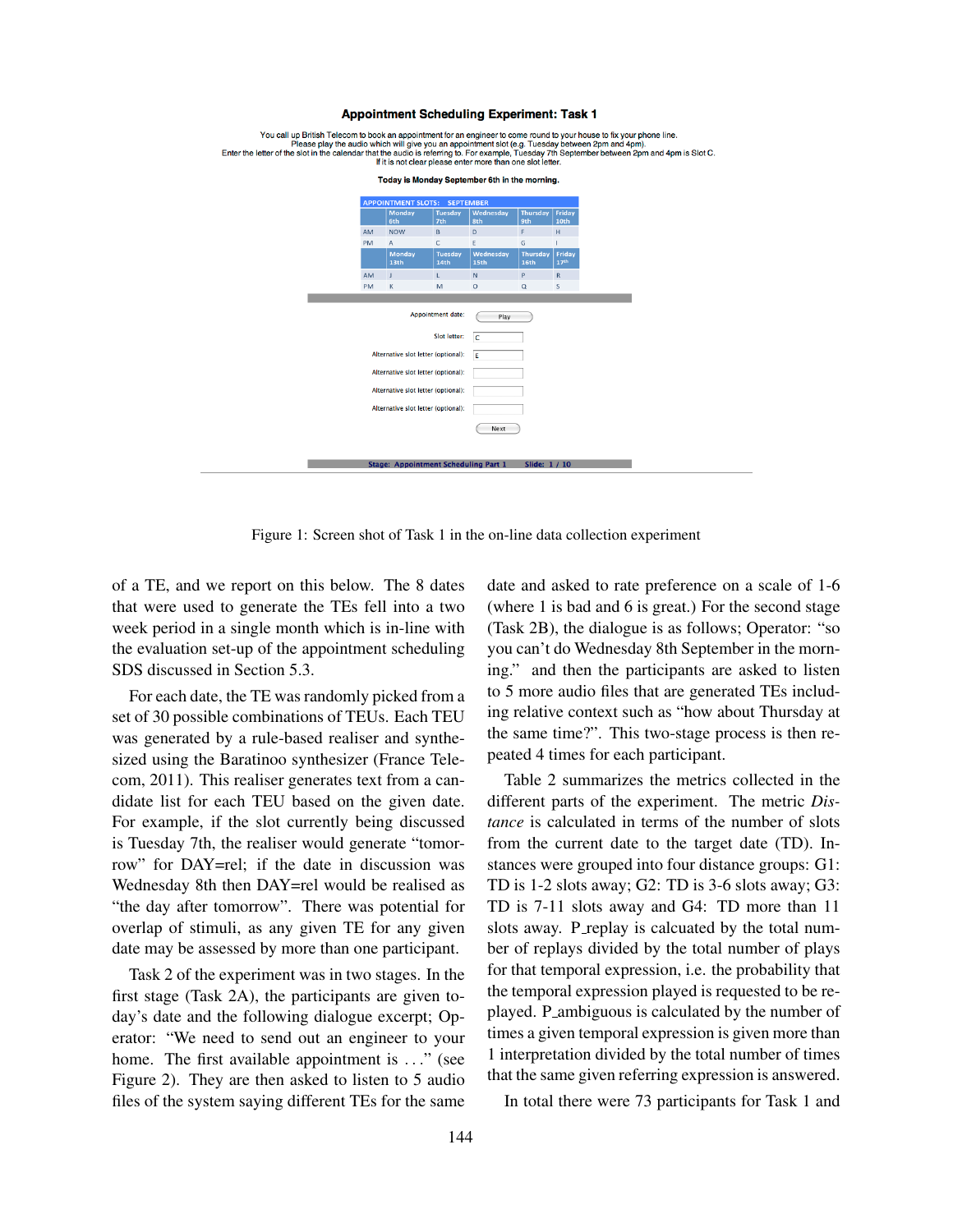# **Appointment Scheduling Experiment: Task 2**

You will now be presented with 4 scenarios, each scenario contains two parts of dialogue where you are presented with an initial appointment slot and then an alternative slot. Please listen to the date phrases and rate your preference on a scale of 1-6. 1 is bad and 6 is great.

You must listen to ALL the audio and rate each one.



| <b>Dialogue Part 1</b>                                                                           |                                |                         |  |  |
|--------------------------------------------------------------------------------------------------|--------------------------------|-------------------------|--|--|
| Operator: "We need to send out an engineer to your home.<br>The first available appointment is:" |                                |                         |  |  |
| Play                                                                                             | Rating (1 is bad, 6 is great): | 5                       |  |  |
| Play                                                                                             | Rating (1 is bad, 6 is great): | 4                       |  |  |
| Play                                                                                             | Rating (1 is bad, 6 is great): | 4                       |  |  |
| Play                                                                                             | Rating (1 is bad, 6 is great): | $\overline{\mathbf{3}}$ |  |  |
| Play                                                                                             | Rating (1 is bad, 6 is great): | 2                       |  |  |
|                                                                                                  | Next                           |                         |  |  |
|                                                                                                  | Stane: Annointment Scheduling  | $CliA\omega$ 1 / $R$    |  |  |

Figure 2: Screen shot of Task 2 in the on-line data collection experiment

730 TE samples collected. Although Task 2 directly followed on from Task 1, there was a significant drop out rate as only 48 participants completed the second task resulting in 1,920 TE samples. Participants who completed both tasks were rewarded by a chance to win an Amazon voucher.

#### 3.1 Data Analysis

Figure 3 shows various metrics with respect to TE absoluteness and relativeness is the number of absolute and relative TEUs respectively. These two graphs represent the state space that the generation policy described in Section 4 is exploring, trading off between various features such as *Length, taskSuccess* and *userPref*.

As we can see, there is a tendency for average *taskSuccess* to increase as absoluteness increases whereas, for relativeness the distribution is more even. The TE with the greatest *taskSuccess* has an absoluteness of 4 and zero relativeness: DATE=abs, MONTH=abs, WEEK=abs, TIME=abs (e.g. "11th September, the week starting the 10th, between 8am and 10am") and the TE with the least *taskSuccess* has an absoluteness of only 2, again with no relativeness: DATE=abs, TIME=abs, (e.g. "8th between 8am and 10am").

Average *userPref* stays level and then decreases if absoluteness is 5. We infer from this that although long utterances that are completely explicit are more clear in terms of *taskSuccess*, they are not necessarily preferred by users. This is likely due to TE length increasing. On average, the inclusion of one relative expression is preferred over none at all or two. The most preferred TE has an absoluteness of 3 with a relativeness of 2: DAY=rel, DATE=abs, MONTH=abs, WEEK=rel, TIME=abs (e.g. "Tomorrow the 7th of September, this week, between 8am and 10am").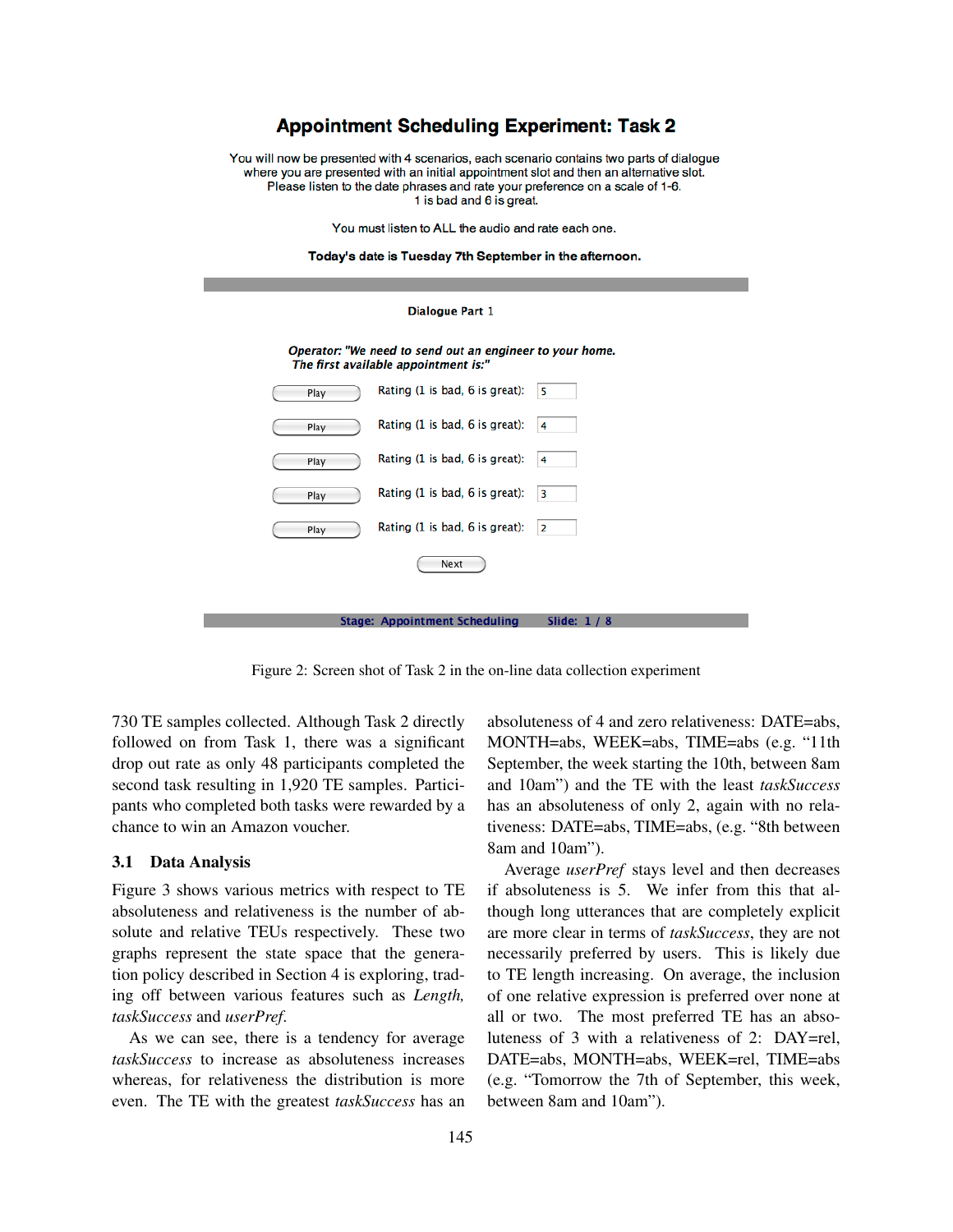

Figure 3: Graph showing the trade-offs between various metrics with respect to absoluteness and relativeness (number of absolute/relative TEUs) in terms of probabilities or normalised values.

| <b>Metric</b>   | <b>Description</b>           | Task           |
|-----------------|------------------------------|----------------|
| P_ambiguous     | Probability that the expres- | 1              |
|                 | sion is ambiguous to the     |                |
|                 | user                         |                |
| taskSuccess     | Correct slot identified      | 1              |
| P_replay        | Probability of replay (mea-  | 1 & 2          |
|                 | sure of understandability)   |                |
| Length          | Expression length in terms   | 1 & 2          |
|                 | of number of TEUs that       |                |
|                 | are non null divided by the  |                |
|                 | total number of possible     |                |
|                 | TEUs $(5)$                   |                |
| wordLength      | Expression length in words   | 1 & 2          |
|                 | normalised over max num      |                |
|                 | of words $(15)$              |                |
| userPref        | Preference rating of audio   | $\overline{c}$ |
|                 | from $1-6$                   |                |
| <i>Distance</i> | Distance from target date    | 1 & 2          |
|                 | (TD) to current date in      |                |
|                 | terms of number of slots     |                |

Table 2: Metrics collected in various parts of the experiment

The probability of ambiguity and replay does not seem to be affected by absoluteness. The most ambiguous TE has an absoluteness of 3 and zero relativeness: DAY=abs MONTH=abs TIME=abs, (e.g. "Tuesday September between 8am and 10am") indicating that a date is needed for precision. The TEs that the participants were most likely to replay tended to be short e.g. "Tomorrow at the same time". This may be due to the clarity of the speech synthesiser.

# 4 Learning a TE generation policy

Reinforcement learning is a machine learning approach based on trial and error learning, in which a learning agent learns to map sequences of "optimal" actions to environment or task states (Sutton and Barto, 1998). In this framework the problem of generating temporal expressions is presented as a Markov Decision Process. The goal of the learning agent is to learn to choose those actions that obtain maximum expected reward in the long run. In this section, we present the reinforcement learning setup for learning temporal expression generation policies.

#### 4.1 Actions and States

In this learning setup, we focus only on generating the formal specification and treat the set of TEU choices as the sequential actions of the learning agent. Table 1 presents the choices that are available for each TEU.

The actions are taken based on two factors: the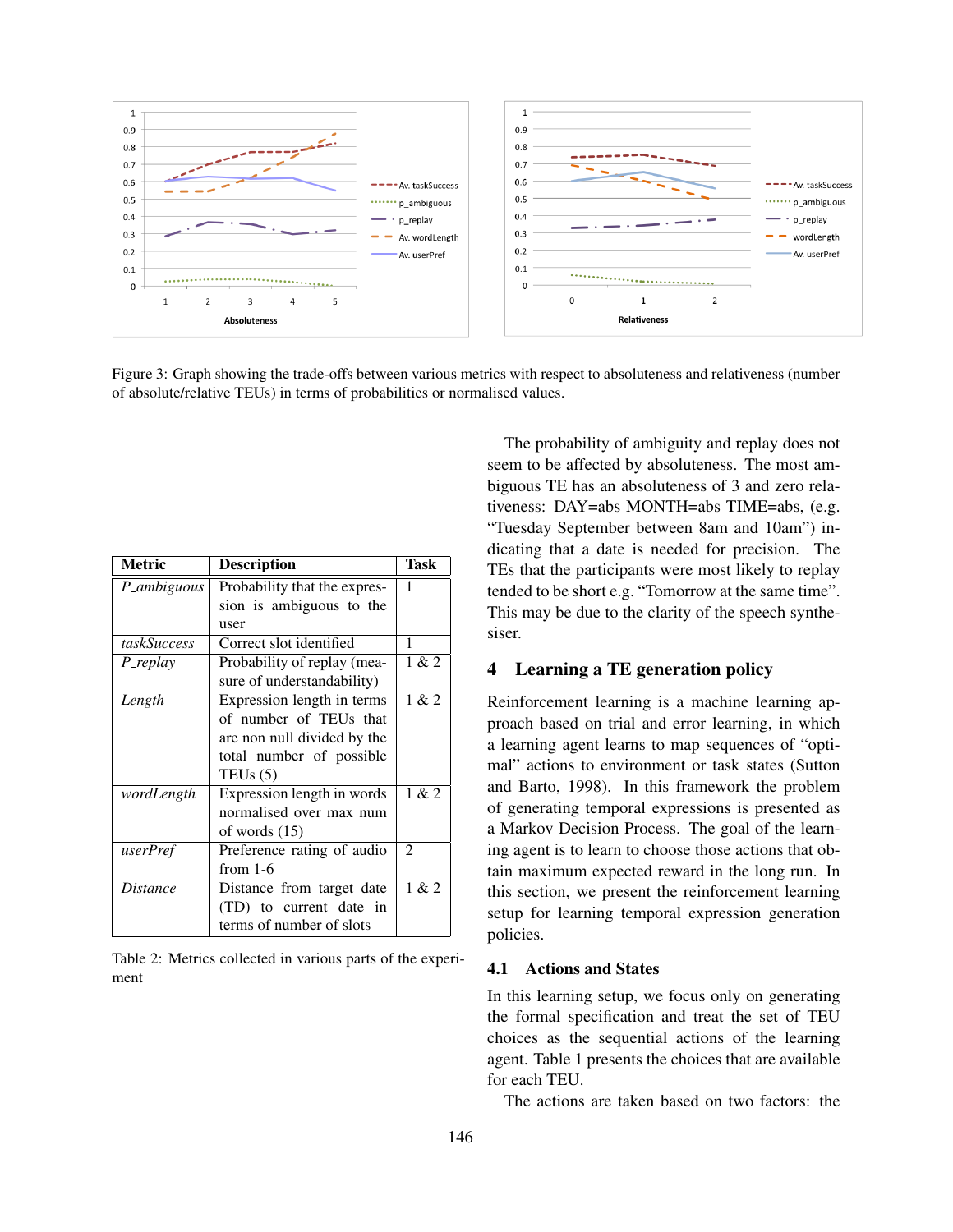distance (in terms of time slots: morning or afternoon appointments) between (1) the current date and the target slot and (2) the current date and the slot in context. Based on the distance, the target slot was classified to belong to one of the four distance groups (G1-G4). The slot in context represents whether there was any other slot already mentioned in the conversation so far, so that the system has an option to use "relative\_context" expressions to present day and time information. Information concerning the target slot's group and the slot in context make up the state space of the Markov Decision Process (MDP).

### 4.2 User Simulation

We built a user simulation to simulate the dialogue behaviour of a user in appointment scheduling conversations based on the data from real users described in Section 3. It responds to the TE used by the system to refer to an appointment slot. It responds by either accepting, rejecting, or clarifying the offered slot based on the user's own calendar of available slots. For instance, the simulated user rejects an offered slot if the user is not available at that time. If they accept or reject an offered slot, the user is assumed to understand the TE unambiguously. However, if the user is unable to resolve the appointment slot from the TE, it responds with a clarification request. The simulation responded with a dialogue action  $(A_{u,t})$  to TEs based on the system's dialogue act  $(A_{s,t})$ , system's TE ( $TE_{s,t}$ ). The following probabilistic model was used to generate user dialogue actions:

$$
P(A_{u,t}|A_{s,t}, TE_{s,t}, G, C, Cal)
$$

In addition to  $TE_{s,t}$  and  $A_{s,t}$ , other factors such as distance between the target slot and the current slot  $(G)$ , the previous slot in context  $(C)$ , and the user's calendar  $(Cal)$  were also taken into account.  $G$  is either G1, G2, G3 or G4 as explained in Section 3. The User's dialogue action  $(A_{u,t})$  is one of the three: Accept slot, Reject slot or Request Clarification. The probability of clarification request was calculated as the average of the ambiguity and replay probabilities seen in real user data.

#### 4.3 Reward function

The learning agent was rewarded for each TE that it generated. The reward given to the agent was based on trade-offs between three variables: User preference (UP), Length of the temporal expression (L), and Clarification request probability (CR). UP for each TE is obtained from Task 2 of the data collection. In the following reward function, UP is normalised to be between 0 and 1. L is based on number of TEUs used. The maximum number of TEUs that can be used is 5 (i.e. DAY, DATE, WEEK, MONTH, TIME). L is calculated as follows:

Length of TE (L) =  $\frac{No. \ of \ used \ TEUs}{Max. \ no. \ of \ TEUs}$ 

The clarification request  $(CR)$  is set to be 1 if the user responds to the TE with a Request Clarification and 0 otherwise. Reward is therefore calculated on a turn-by-turn basis using the following formula:

 $Reward = UP * 10.0 - L * 10.0 - CR * 10.0$ 

In short, we chose a reward function that penalises TEs that are long and ambiguous, and which rewards TEs that users prefer. It also indirectly rewards task success by penalising ambiguous TEs resulting in clarification requests. This trade-off structure is evident from the data collection where TEs that are too long are dispreferred by the users (see Figure 3). The maximum possible reward is 6 (i.e. UP=1, CR=0, L= $2/5$ ) and the minimum is -20 (i.e. UP=0, CR=1, L=1). Note that other reward functions could be explored in future work, for example maximising only for user preference or length.

# 4.4 Training

We trained a TE generation policy using the above user simulation model for 10,000 runs using the SARSA reinforcement learning algorithm (Sutton and Barto, 1998). During the training phase, the learning agent generated and presented TEs to the user simulation. When a dialogue begins, there is no appointment slot in context (i.e.  $C = 0$ ). However, if the user rejects the first slot, the dialogue system sets C to 1 and presents the next slot. This is again reset at the beginning of the next dialogue. The agent was rewarded at the end of every turn based on the user's response, length of the TE, and user preference scores as shown above. It gradually explored all possible combinations of TEUs and identified those TEUs in different contexts that maximize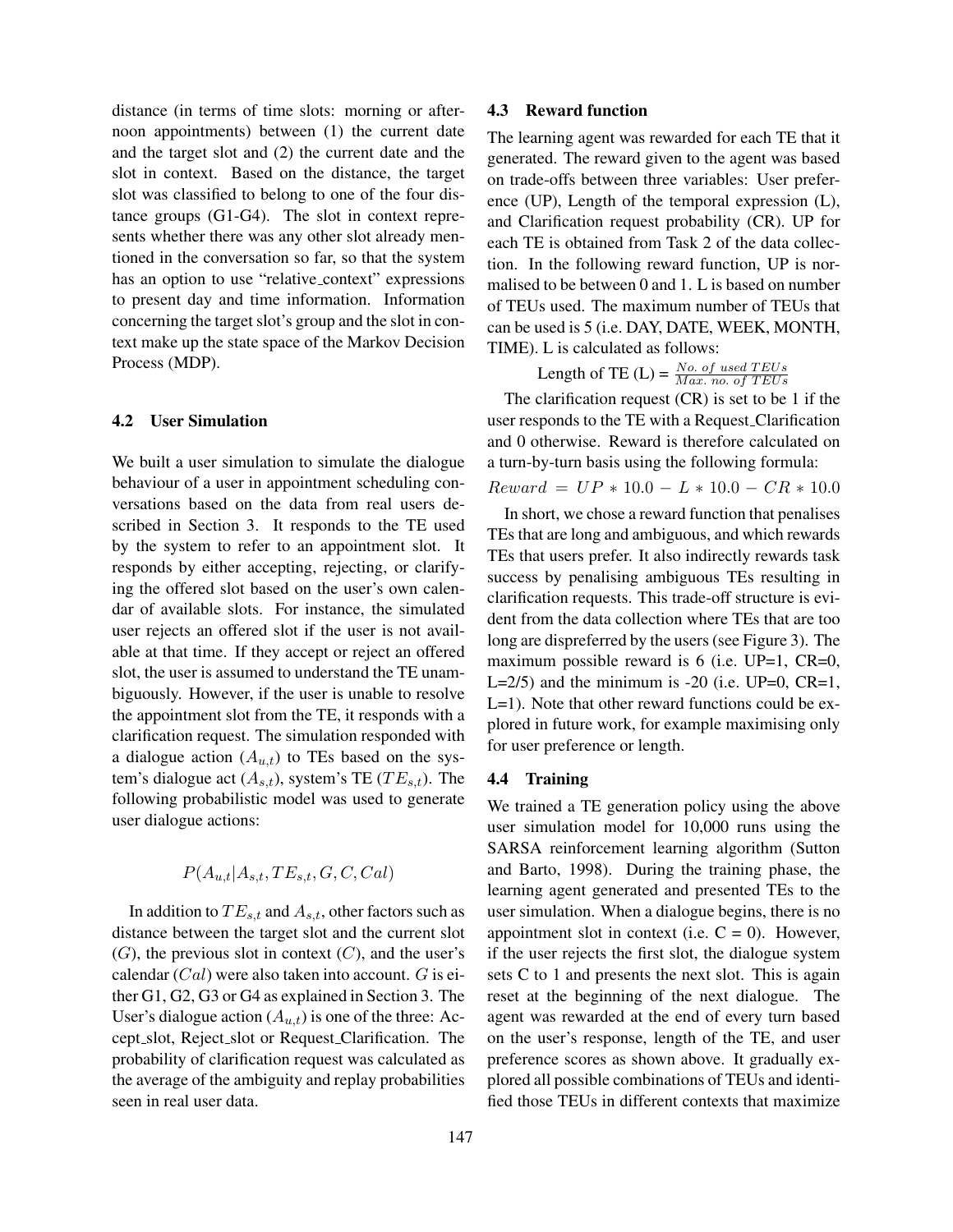

Figure 4: Learning curve

the long-term reward. Figure 4 shows the learning curve of the agent.

Table 3 presents the TE generation policy learned by the agent. As one can observe, it used a minimum number of TEUs to avoid length penalties in the reward. In all cases, MONTH and WEEK information have not been presented at all. For target slots that were closest (in group G1) and the farthest (in group G4), it used relative forms of day (e.g. "tomorrow", "next Tuesday", etc.). This is probably because users dispreferred day information for inbetween slots (e.g. "the day after the day after tomorrow"). Also, MONTH information may have been considered to be irrelevant due to the fact that the two week window over which the data has been collected do not span over two different months.

# 5 Evaluation

In this section, we present the baseline policies that were evaluated along with the learned policy. We then present the results of evaluation.

| Slots    | Specification learned      |
|----------|----------------------------|
| $1 - 2$  | DAY=rel;DATE=abs;MONTH=nn; |
| >11      | WEEK=nn;TIME=abs           |
| $3 - 11$ | DAY=nn;DATE=abs;MONTH=nn;  |
|          | WEEK=nn;TIME=abs           |

Table 3: Learned policy

### 5.1 Baseline policies

The following are the baseline TEG policies:

- 1. Absolute policy: always use absolute formats for all TEUs (i.e. DAY=abs; DATE=abs; MONTH=abs; WEEK=abs; TIME=abs)
- 2. Minimal policy: always use a minimal format with only date, month and time information in their absolute forms (i.e. DAY=nn; DATE=abs; MONTH=abs; WEEK=nn; TIME=abs)
- 3. Random policy: select possible formats randomly for each TEU.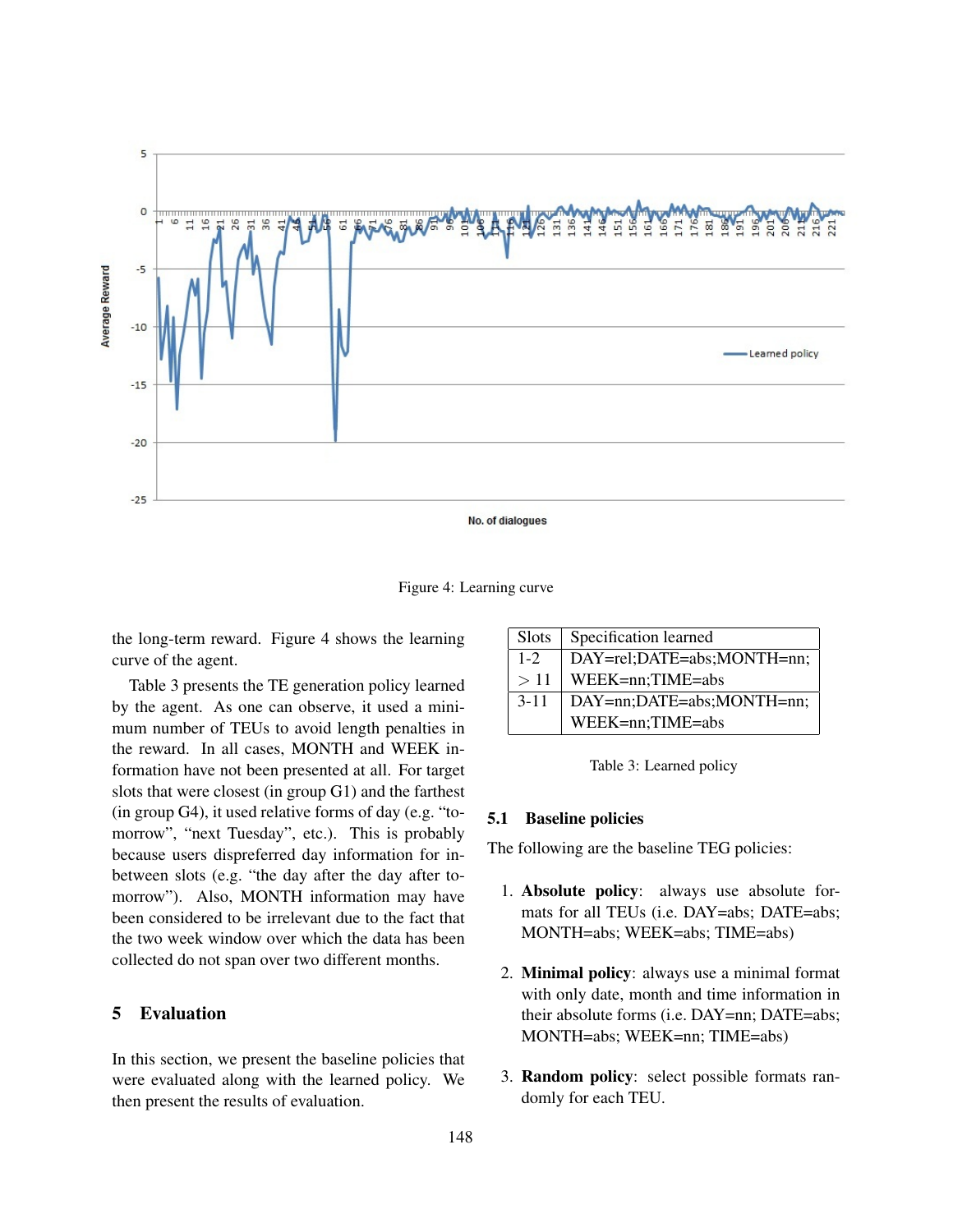| <b>TEG Policy</b> | Average reward        |
|-------------------|-----------------------|
| Learned           | $-0.071*(\pm 3.75)$   |
| Absolute          | $-4.084 \ (\pm 4.36)$ |
| Minimal           | $-1.340 \ (\pm 4.2)$  |
| Random            | $-8.21 (\pm 7.72)$    |

Table 4: Evaluation with simulated users (\*  $p < 0.05$ , two-tailed independent samples t-test)

#### 5.2 Results

We evaluated the learned policy and the three other hand-coded baseline TE generation policies with our user simulation model. Each policy generated 1,000 TEs in different states. Table 4 present the results of evaluation with simulated users. On average, the learned policy scores higher than all the baseline policies and the differences between the average reward of the learned policy and the other baselines are statistically significant. This shows that target slots can be presented using different TEs depending on how far they are from the current date and such adaptation can produce less ambiguous, shorter and user preferred expressions.

#### 5.3 Evaluation with real users

The policy was also integrated into an NLG component of a deployed Appointment Scheduling spoken dialogue system. Please note that this is different from the web environment in which the training data was collected. Our data-driven policy was activated when the system informs the user of an available time slot. This system was compared to the exact same system but with a *rule-based* adaptive baseline system. In the rule-based policy MONTH, DATE and TIME were always absolute, DAY was relative if the target date was less than three days away (i.e. "today, tomorrow, day after tomorrow"), and WEEK was always relative (i.e. "this week, next week"). All 5 information units were included in the realisation (e.g. "Thursday the 15th July in the afternoon, next week") although the order was slightly different (DAY-DATE-MONTH-TIME-WEEK).

In this domain, the user tries to make an appointment for an engineer to visit their home. Each user is given a set of 2-week calendars which shows their availability and the goal is to arrange an appointment when both they and the engineer are available. There were 12 possible scenarios that were evenly rotated across participants and systems. Each scenario is categorised in terms of scheduling difficulty (Hard/Medium/Easy). Scheduling difficulty is calculated for User Difficulty (UD) and System Difficulty (SD) separately to assess the system's mixed initiative ability. Scheduling difficulty is calculated as the ordinal of the first session that is free for both the User and the System. Hard scenarios are with an ordinal of 3 or 4; Medium with an ordinal of 2, and Easy with an ordinal of 1. There are 4 scenarios in each of these difficulty categories for both the user and system. To give an example, in Scenario 10, the user can schedule an appointment on Wednesday afternoon but he/she also has one free session on the previous Tuesday afternoon when the engineer is busy therefore  $UD = 2$ . For the system, in this scenario, the first free session it has is on the Wednesday afternoon therefore SD=1. In this case, the scenario is easier for the system than the user because the system could just offer the first session that it has free.

605 dialogues were collected and analysed. The system was evaluated by employees at France Telecom and students of partner universities who have never used the appointment scheduling system before. After each scenario, participants were then asked to fill out a questionnaire on perceived task success and 5 user satisfaction questions on a 6 point Likert Scale (Walker et al., 2000). Results from the real user study are summarised in Table 5. The data-driven policy showed significant improvement in Perceived Task Success (+23.7%) although no significant difference was observed between the two systems in terms of Actual Task Success (Chisquare test, df=1). Perceived Task Success is users' perception of whether they completed the task successfully or not. Overall user satisfaction (the average score of all the questions) was also significantly higher  $(+5\%)^2$ . Dialogues with the learned policy were significantly shorter with lower Call Duration in terms of time  $(-15.7%)^2$  and fewer average words per system turn  $(-23.93\%)^2$ . Figure 5 shows the length results in time for systems of varying UD and SD. We can see that the data-driven adaptive policy consistently results in a shorter dialogue across all levels of difficulty. In summary, these results show that using a policy trained on the data collected here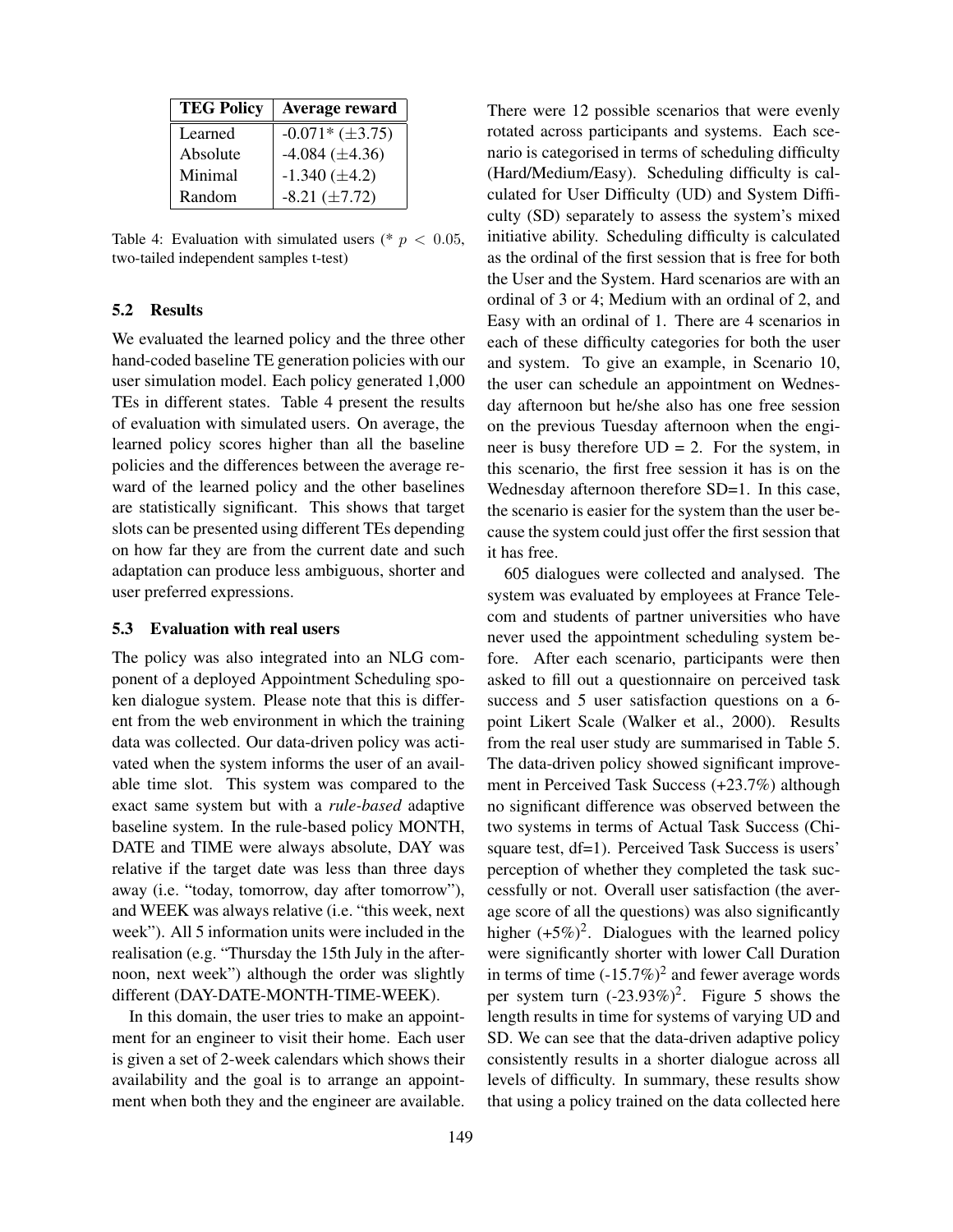| <b>Parameters</b>             | <b>Learned</b><br><b>TEG</b> | <b>Baseline</b><br><b>TEG</b> |
|-------------------------------|------------------------------|-------------------------------|
| <b>Actual Task Success</b>    | 80.05%                       | 78.57%                        |
| <b>Perceived Task Success</b> | 74.86%*                      | 60.50%                        |
| User satisfaction             | $4.51*$                      | 4.30                          |
| No. system turns              | 22.8                         | 23.2                          |
| Words per system turn         | 13.16*                       | 17.3                          |
| Call duration                 | 88.60 sec $*$                | $105.11 \text{ sec}$          |

Table 5: Results with real users (\* statistically significant difference at  $p < 0.05$ )

results in shorter dialogues and greater confidence in the user that they have had a successful dialogue. Although the learned policy was trained to generate optimal TEs within a two week window and therefore is not general policy for all TE generation problems, we believe that the data-driven approach that we have followed can generalise to other TE generation tasks.



Figure 5: Graph comparing length of dialogues for user (UD) and system difficulty (SD)

# 6 Conclusion

We have presented a principled statistical learning method for generating Temporal Expressions (TEs) that refer to appointment slots in natural language utterances. We presented a method for gathering data on TEs with an on-line experiment and showed how we can use these data to generate TEs using a Markov Decision Process which can be optimised using reinforcement learning techniques. We showed that a TEG policy learned using our framework performs signifcantly better than hand-coded adaptive policies with real users as well as with simulated users.

The data collected in this work has been freely released to the research community in  $2011<sup>3</sup>$ .

# Acknowledgements

The research leading to these results has received funding from the EC's 7th Framework Programme (FP7/2007-2013) under grant agreement no. 216594 (CLASSiC project www.classic-project. org), (FP7/2011-2014) under grant agreement no. 248765 (Help4Mood project), (FP7/2011-2014) under grant agreement no. 270435 (JAMES project), (FP7/2011-2014) under grant agreement no. 270019 (SpaceBook project), and from the EPSRC, project no. EP/G069840/1. We would also like to thank our CLASSiC project colleagues at Cambridge University and France Telecom / Orange Labs.

### References

- D. Ahn, J. van Rantwijk, and M. de Rijke. 2007. A Cascaded Machine Learning Approach to Interpreting Temporal Expressions. In *Proceedings of NAACL-HLT 2007*.
- France Telecom. 2011. Baratinoo expressive speech synthesiser. *http://tts.elibel.tm.fr*.
- L. Gerber, L. Ferro, I. Mani, B. Sundheim, G. Wilson, and R. Kozierok. 2002. Annotating Temporal Information: From Theory to Practice. In *Proceedings of HLT*.
- B. Han, D. Gates, and L. Levin. 2006. Understanding temporal expressions in emails. In *HLT-NAACL 2006*.
- Srinivasan Janarthanam and Oliver Lemon. 2010. Learning to adapt to unknown users: referring expression generation in spoken dialogue systems. In *ACL '10*.
- P. Mazur and R. Dale. 2007. The DANTE Temporal Expression Tagger. In *Proceedings of the 3rd Language and Technology Conference, Poznan, Poland*.
- Kathleen F. Mccoy and Michael Strube. 1999. Taking time to structure discourse: Pronoun generation beyond accessibility. In *Proc. of the 21th Annual Conference of the Cognitive Science Society*.
- M. Moens and M. Steedman. 1988. Temporal ontology and temporal reference. In *Computational Linguistics*, volume 14(2), pages 15–28.

<sup>&</sup>lt;sup>2</sup>independent two-tailed t-test  $p < 0.05$ 

<sup>3</sup> Sec 2.6 at http://www.macs.hw.ac.uk/ilabarchive/classicproject/data/